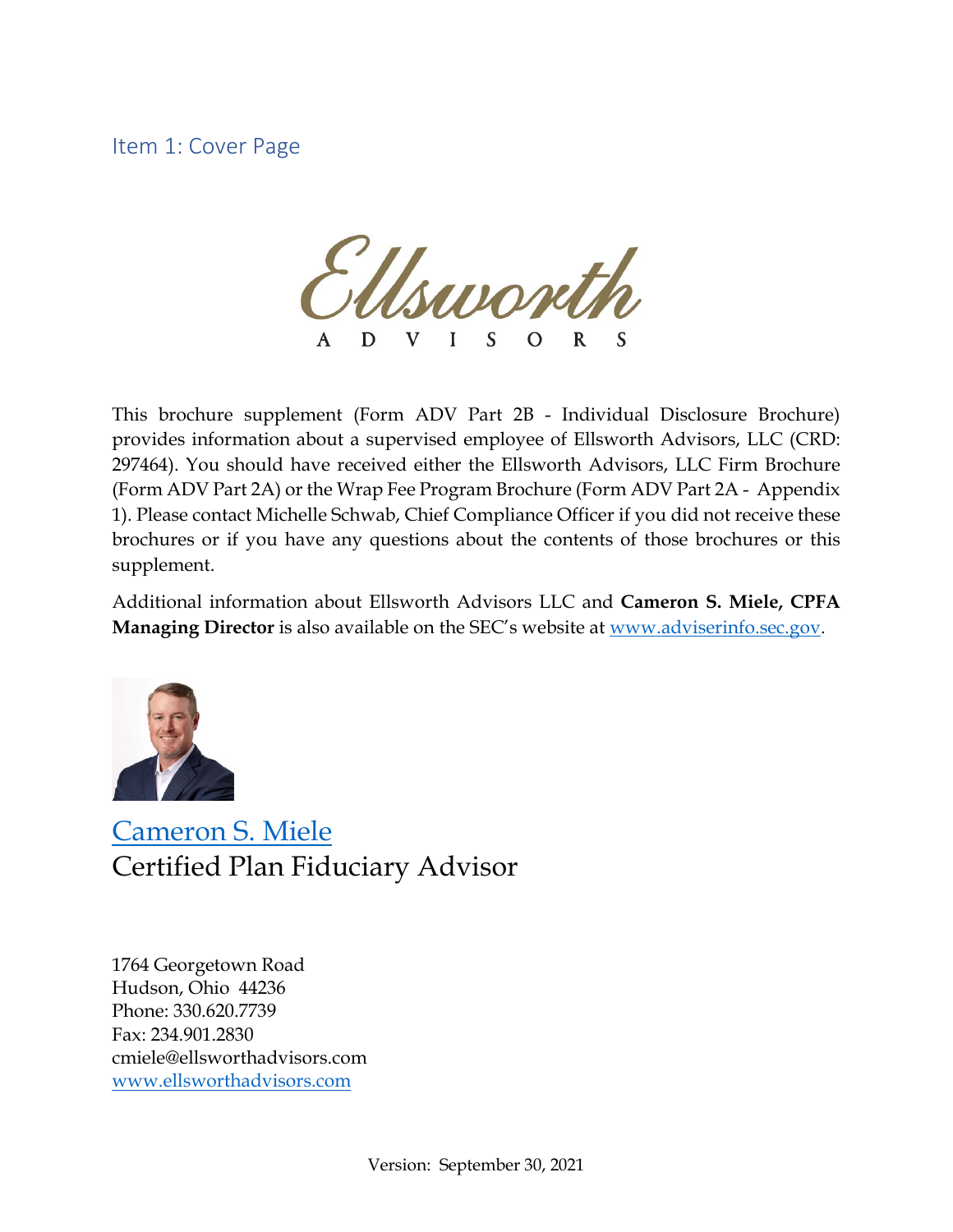# Item 2: Educational Background and Business Experience

| Name:                                                                              |                                    |                     |
|------------------------------------------------------------------------------------|------------------------------------|---------------------|
| Cameron S. Miele                                                                   |                                    | Born: February 1976 |
| <b>Educational Background:</b><br>University of Virginia                           | <b>Bachelor of Arts, Economics</b> | Graduated: 1998     |
| <b>Business Experience:</b><br>Ellsworth Advisors, LLC<br><b>Managing Director</b> |                                    | 05/2018 - Present   |
| Kaulig Capital, LLC<br><b>Managing Director</b>                                    |                                    | $01/2018 - 12/2018$ |
| <b>Weinberg Capital Group</b><br>Director & Principal                              |                                    | $05/2010 - 01/2018$ |
| Director & Principal                                                               | Browns Gibbon Lang & Company       | $05/2002 - 08/2009$ |

#### Professional Designations:

#### CPFA – Certified Plan Fiduciary Advisor

Federal law regulates standards of conduct for those who manage qualified retirement plans. Plan advisers who sell and service these plans must act in accordance with these basic fiduciary principles.

The Certified Plan Fiduciary Adviser (CPFA) credential demonstrates an adviser's knowledge of, expertise in, and commitment to working with retirement plans. Plan advisers who earn their CPFA demonstrate the expertise required to act as a plan fiduciary or help plan fiduciaries manage their roles and responsibilities.

To attain designation of CPFA, an individual must:

- Education The CPFA Coursework covers four key areas:
	- 1. ERISA Fiduciary Roles and Responsibilities
	- 2. ERISA Fiduciary Oversight
	- 3. ERISA Plan Investment Management
	- 4. ERISA Plan Management
- The CPFA exam includes 75 multiple choice questions for which a candidate will have 3 hours to complete.